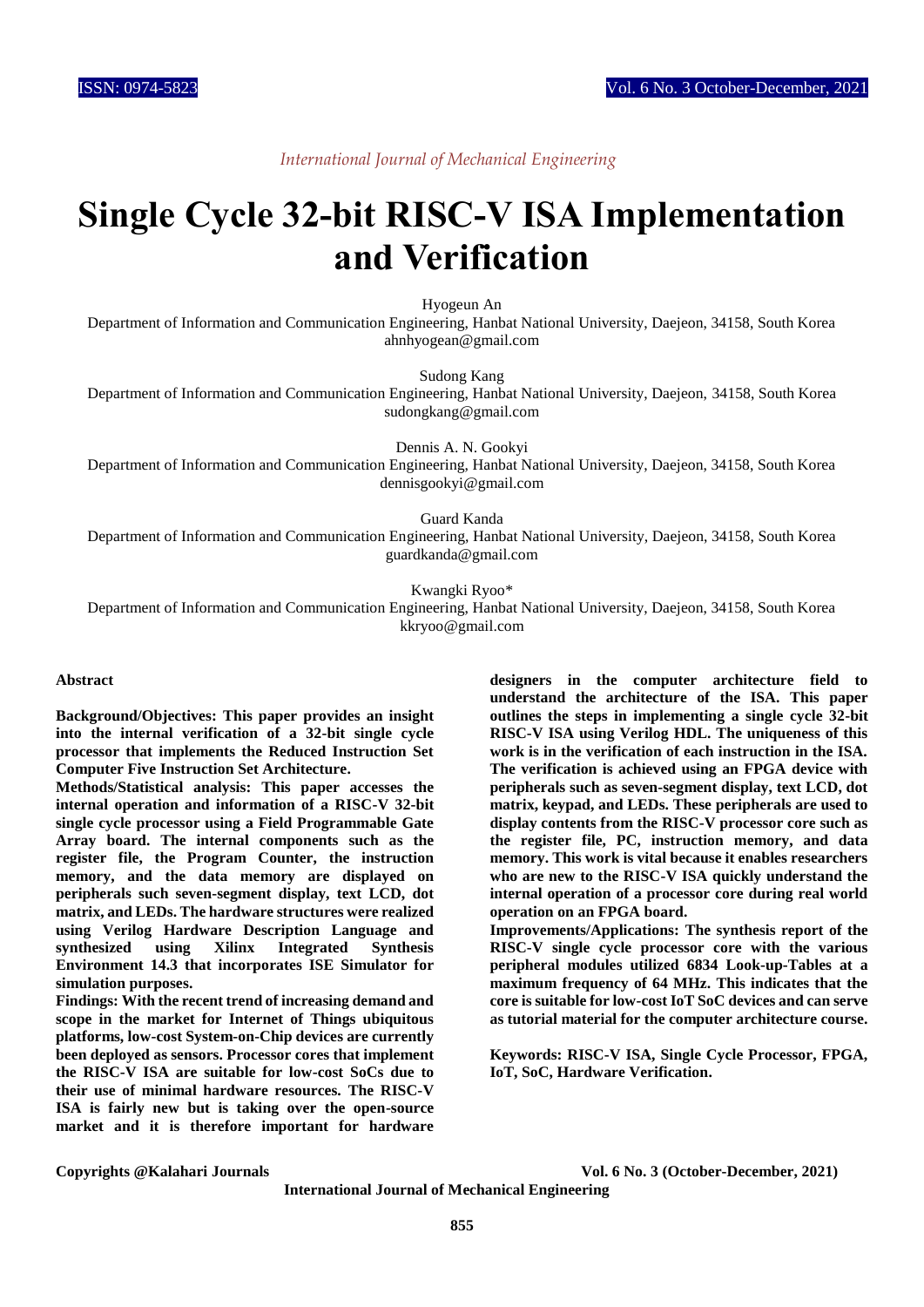### **1. Introduction**

The Central Processing Unit (CPU) is an electronic circuit designed specifically to execute instructions called programs. The CPU executes many forms of instructions such as arithmetic and logic instructions as well as memory access instructions. These instructions which are specific to each CPU vendor are collectively known as the ISA. The ISA describes a specific instruction set that can be compiled by dedicated compilers and translated into machine codes. There are many systems in today's society that require very large computations such as deep learning and image-based processing. Therefore, the demand for embedded systems requiring low power, low cost, and high performance is also increasing. The paper in [1] gives an example of a system that efficiently recognizes vehicle license plate using an embedded systems and AI. In addition, the usability of IoT is gaining popularity and increasing user convenience based on its applicability in real life. Using the Lora module, paper [2] designed a system that broadcasts kindergarten school bus location notifications to users on SMS or apps on mobile devices. Among them, processors are indispensable components. But the commercially available ISAs belong to companies such as Intel and AMD which include the x86 family of ISAs [3], [4]. These ISAs are patented and cannot be used without license that cost a lot of money and thereby preventing researchers in academia and hobbyist from using them. Moreover, the licenses prevent designers from implementing the ISAs but instead limits them to use the processor cores provided by the companies. This prevents competition, innovation, and sometimes trust issues as companies could imbed malicious circuitry in the processor for spying [5].

The licensing issue associated with commercial processor is solved by the design of a new ISA known as RISC-V [6], [7] by the computer architecture group in University of California, Berkeley. The RISC-V ISA is an open-source ISA available for implementation under the free Berkeley opensource license. The RISC-V project started in 2010 and has rapidly grown with their board of directors that come from companies such as NVIDIA and Google. There are a number of open-source processors that implement the RISC-V ISA which include Rocket [8], Berkeley Out of Order Machine (BOOM) [8], PICORV32 [9] and many more. These processors are complex with pipelined structures that achieve high throughput with low hardware footprint [10]. These processors are therefore difficult to understand by researchers seeking information about the RISC-V ISA architecture. This paper therefore implements a 32-bit single cycle RISC-V ISA core with peripherals to monitor the internal operations of the processor.

The objectives of this paper are as follows

 The paper illustrates design and implementation of the control and datapath for a 32-bit single cycle RISC-V ISA core using Verilog HDL

 Hardware controllers for peripherals such as sevensegment display, text LCD, dot matrix, LEDs, and keypad are added to monitor the internal activities of the processor core. This is done to provide an easy way to input instruction and observe the internal data of components such as the register file, PC, instruction memory, and data memory.

 A verification platform is built and loaded onto an FPGA board for inputting instruction and observing the data in the internal architecture of the processor

The rest of this paper is organized as follows: Section 2 discusses some related works, Section 3 gives an introduction to the RISC-V ISA, Section 4 illustrates the design and implementation of the 32-bit single cycle RISC-V ISA, Section 5 describe the verification module for testing the processor core, Section 6 present the hardware resource utilized by the processor core together with the peripheral modules while the conclusion of the paper is discussed in Section 7.

### **2. Related Work**

Since the introduction of the RISC-V ISA in the last decade, several processor cores have been proposed and implemented for different reasons. Most the processor cores are meant for academic use while a few others are commercial. The academic processor cores are designed with interfaces for easy integration into an SoC. This is good for advances hardware engineers to quickly assemble an SoC but very difficult for beginners to understand the working of the processor core. This section therefore explores RISC-V processor cores with input/output peripherals that enable a designer to gain understanding of the internal operation of the processor cores.

The authors of [11] implemented the RISC-V ISA with instruction which include environment call, break, status registers, control, branch, memory, and arithmetic logic. A total of 38 instructions were simulated using ModelSim and Quartus-II simulators. This work only resulted to functional simulation without real hardware implementation on an FPGA board. This makes it difficult to know if the processor will work in the real world.

The authors of [12] proposed an Integrated Machine Code Monitor (iMCM) and implemented together with a RISC-V processor on an FPGA. The iMCM monitors functions according to the verification method of the RISC-V processor. A total of 27 compressed RISC-V ISA instructions were monitored through simulations and FPGA evaluation. The verification of the processor instruction is through a terminal to displays only the memory related commands and the results of the program trace in hexadecimal values. This makes it difficult to understand the actual internal operations of the processor under evaluation.

The work that comes close to this paper is proposed by [13]. The author of [13] proposed and implemented a fully synthesizable RISC-V processor core on an FPGA device to text LCD display port. A user inputs Assembly code which is converted to machine code and executed by the processor with the results displayed on the text LCD. The text LCD shown only current PC value and the results of executed RISC-V instruction. The work of [13] is extended with peripherals such as seven-segment display, LEDs, dot matrix, and keypad to form the basis of this paper. The displays show the internal content of the processor which include the PC, register file, instruction memory, and the data memory. These displayed values are shown for each RISC-V instruction

**Copyrights @Kalahari Journals Vol. 6 No. 3 (October-December, 2021)**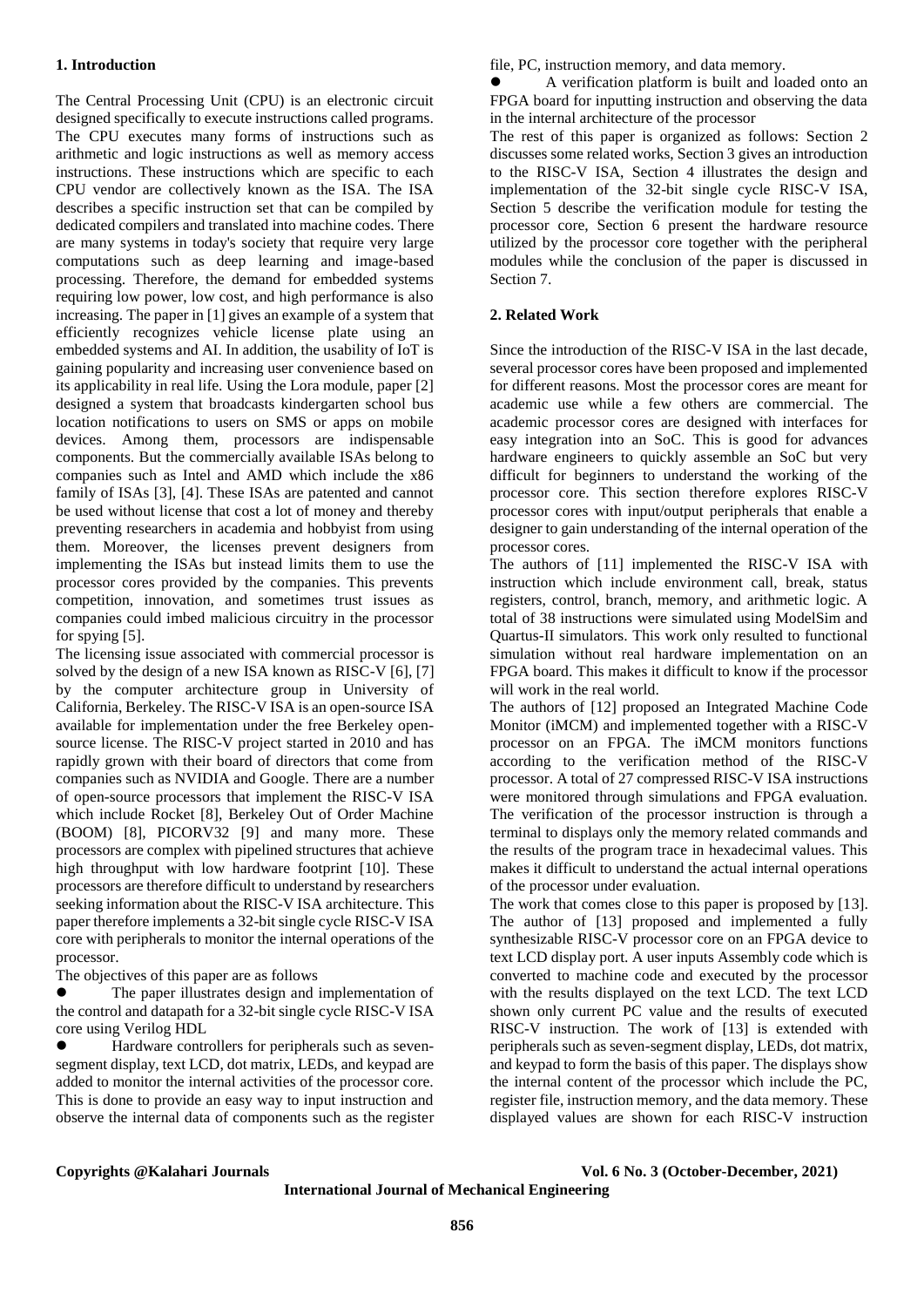which makes it easy to understand the internal operation of a typical RISC-V processor core.

# **3. RISC-V ISA Technical Specification**

The RISC-V ISA is a load-store ISA based on the principles of RISC. The load-store ISA format typically divide instructions into two groups which include memory access (where only store and load instructions have access to memory) and ALU operations (where the operands are in registers). The simplicity of the RISC-V ISA design makes it possible execute instructions in just one clock cycle.

RISC-V has a base ISA which is referred to as RISC-V 32 bit Integer (RV32I) which is compulsory for any implementation. The RV32I instructions which include loads, stores, control flow, and integer computations. The RV32I instructions can be extended to include multiplication and division (RV32IM), atomic operations (RV32IA), single precision floating point (RV32IF), and double precision floating point (RV32ID). These extensions are optional to implement. It must be noted that the RISC-V ISA also allows for data widths of 64-bit and 128-bit as shown in Table 1 but this paper implements a data width of 32-bit.

|     | Table 1: Summary of RISC-V ISAs |
|-----|---------------------------------|
| ISA | <b>Description</b>              |
|     |                                 |

| RV32/64/128M | Extension for Integer Multiplication     |  |  |  |  |  |  |
|--------------|------------------------------------------|--|--|--|--|--|--|
|              | and Division Instructions                |  |  |  |  |  |  |
| RV32/64/128A | <b>Extension for Atomic Instructions</b> |  |  |  |  |  |  |
| RV32/64/128F | Extension for Single-Precision           |  |  |  |  |  |  |
|              | <b>Floating-Point Instructions</b>       |  |  |  |  |  |  |
| RV32/64/128D | Extension for Double-Precision           |  |  |  |  |  |  |
|              | Floating-Point Instructions              |  |  |  |  |  |  |

There are a total of 32 registers used by the RISC-V ISA out of which 31 are general purposed registers (register x1 to x31) while one register (register x0) is hardware wired to a constant 0. In addition to the 32 registers, a special register is used to store the address of the current instruction known as the PC register. The width of the registers could be 32-bit, 64 bit, or 128-bit depending on the implementation.

The RISC-V ISA consists of six main instruction formats which include, R-type (register-register instructions), I-type (loads and jump-and-link instructions), S-type (store instructions), B-type (branch instructions), U-type (loadupper-immediate instructions), and J-type (jump instructions). Figure 1 illustrates the various instruction format [14], [15] where funct stands for function, opcode stands for operation code, imm stands for immediate, rd stands for destination registers, rs1 stands for source register 1, and rs2 stands for source register 2.

| $25 -$                | $-24$<br>20 |     |      |        |              |        |          |                         |        |
|-----------------------|-------------|-----|------|--------|--------------|--------|----------|-------------------------|--------|
|                       |             | 19  |      | 14     | 12           |        |          |                         |        |
| funct7                |             | rs1 |      |        | funct3<br>rd |        |          | opcode                  | R-type |
| imm[11:0]             |             |     | rs 1 |        | funct3       | ra     |          | opcode                  | I-type |
| imm[11:5]             | rs2         | rs1 |      | funct3 |              |        | imm[4:0] | opcode                  | S-type |
| imm[12 10:5]          | rs2         |     |      |        |              |        |          | opcode                  | B-type |
| imm[31:12]            |             |     |      |        |              |        |          | opcode                  | U-type |
| imm[20]10:1 11 19:12] |             |     |      |        |              |        |          | opcode                  | J-type |
|                       |             |     |      | rs1    |              | funct3 |          | imm[4:1 11]<br>rd<br>rd |        |

# **Figure 1. RISC-V 32-bit Instruction Format**

of the 39 instructions which are illustrated in Figure 2.

The RISC-V RV32I which is implemented in this paper consist of a total of 39 instructions. This paper implements 37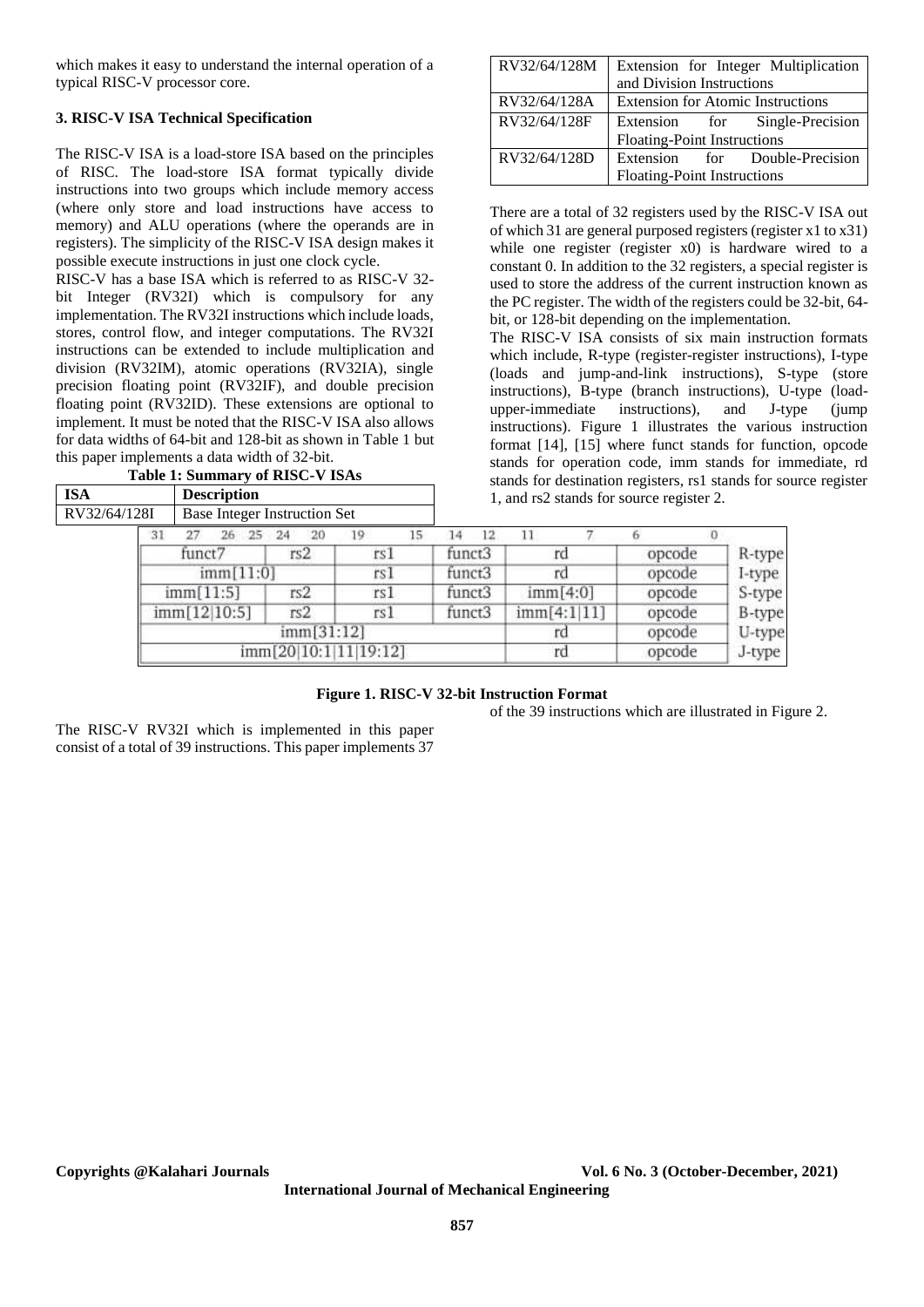| Inst           | Name                    | FMT            | Opcode  | funct3 | funct7             | Description (C)                          | Note:        |
|----------------|-------------------------|----------------|---------|--------|--------------------|------------------------------------------|--------------|
| add            | <b>ADD</b>              | Ŕ              | 0110011 | 0x0    | 0x00               | $rd = rs1 + rs2$                         |              |
| dus            | <b>SUB</b>              | R              | 0110011 | 0x0    | 0x20               | $rd = rs1 - rs2$                         |              |
| xor.           | <b>XOR</b>              | R              | 0110011 | 0x4    | 0x00               | $rd = rs1$ $rs2$                         |              |
| oτ             | OR:                     | $_{\rm R}$     | 0110011 | 0x6    | 0x00               | $rd = rs1$   $rs2$                       |              |
| and            | AND                     | R              | 0110011 | 0x7    | 0x00               | $rd = rs1$ & $rs2$                       |              |
| sll            | Shift Left Logical      | R              | 0110011 | Ori    | 0x00               | $rd = rel \ll rel$                       |              |
| $n+1$          | Shift Right Logical     | R              | 0110011 | 0x5    | 0x00               | $rd = rs1$ >> $rs2$                      |              |
| sra            | Shift Right Arith*      | R              | 0110011 | 0x5    | 0x20               | $rd = rel \gg rel$                       | msb-extends  |
| 811            | Set Less Than           | R              | 0110011 | 0x2    | 0x00               | $rd = (rel < r=2)$ ?1:0                  |              |
| sltu           | Set Less Than (U)       | R              | 0110011 | 0x3    | 0x00               | $rd = (rs1 < rs2)$ ?1:0                  | zero-extends |
| addi           | ADD Immediate           |                | 0010011 | 0x0    |                    | $rd = rs1 + imn$                         |              |
| xori           | XOR Immediate           | ĭ              | 0010011 | 0x4    |                    | $rd = rel$ $imn$                         |              |
| ori            | OR Immediate            |                | 0010011 | 0x6    |                    | $rd = rel$   imm                         |              |
| andi           | AND Immediate           | Ĩ              | 0010011 | 0x7    |                    | rd = re1 k imm                           |              |
| n11i           | Shift Left Logical Imm  | I              | 0010011 | Oxi    | imm[5:11]=0x00     | $rd = rs1 \ll im[0:4]$                   |              |
| srli           | Shift Right Logical Imm | I              | 0010011 | 0x5    | $imm[5:11] = 0x00$ | $rd = rel \gg im[0:4]$                   |              |
| srai           | Shift Right Arith Imm   | Ł              | 0010011 | 0x5    | imm[5:11]=0x20     | $rd = rs1 \gg im[0:4]$                   | msb-extends  |
| 6351           | Set Less Than Imm       | ĩ              | 0010011 | 0x2    |                    | $rd = (rdt \in imn)$ ?1:0                |              |
| sltiu          | Set Less Than Imm (U)   | Ł              | 0010011 | 0x3    |                    | $rd = (rd1 < inm)$ ?1:0                  | zero-extends |
| 1 <sub>b</sub> | Load Byte               | Ī              | 0000011 | 0x0    |                    | $rd = K[rs1*imn][0:7]$                   |              |
| 1h             | Load Half               | ŧ              | 0000011 | 0x1    |                    | $rd = M(rs1+imn][0:15]$                  |              |
| 1u             | Load Word               | Ī              | 0000011 | 0x2    |                    | $rd = M[rs1+imn][0:31]$                  |              |
| 1bu            | Load Byte (U)           | Î              | 0000011 | 0x4    |                    | $rd = M[rs1+imn][0:7]$                   | zero-extends |
| 1hu            | Load Half (U)           | ī              | 0000011 | Ox6    |                    | $rd = K[rd+imn][0:15]$                   | zero-extends |
| 83             | Store Byte              | $\overline{s}$ | 0100011 | 0x0    |                    | $M[ral+im][0:7] = rs2[0:7]$              |              |
| 8h             | Store Half              | s              | 0100011 | 0x1    |                    | $M$ [rs1+inm][0:15] = $r$ s2[0:15]       |              |
| sü             | Store Word              | $\overline{s}$ | 0100011 | 0x2    |                    | $M[rs1+im1[0:31] = rs2[0:31]$            |              |
| beg            | $Branch = -$            | Ē              | 1100011 | 0x0    |                    | $if (rel \leftarrow re2)$ PC += imm      |              |
| bne.           | Branch !-               | B              | 1100011 | 0x1    |                    | $if(rs1 != rs2) PC += im$                |              |
| blt            | Branch $<$              | B              | 1100011 | 0x4    |                    | $if (rs1 < rs2) PC += sm$                |              |
| bge            | Branch $<$              | B              | 1100011 | 0x5    |                    | $if (rs1) \approx rs2)$ PC $\approx$ inm |              |
| bltu           | Branch < $(U)$          | B              | 1100011 | 0x6    |                    | $if (rs1 < rs2) PC += im$                | zero-extends |
| bgeu           | Branch $\geq$ (U)       | B              | 1100011 | 0x7    |                    | $if (rs1 > r2) PC += imn$                | zero-extends |
| jal            | Jump And Link           | I              | 1101111 |        |                    | $rd = PC+4$ ; $PC + = 1nm$               |              |
| jair           | Jump And Link Reg       | Ŧ              | 1100111 | 0x0    |                    | $rd = PC*4$ ; $PC = rel + imm$           |              |
| 1ui            | Load Upper Imm          | π              | 0110111 |        |                    | $rd = 1nm \ll 12$                        |              |
| auipc          | Add Upper Imm to PC     | Ü              | 0010111 |        |                    | $rd = PC + (ima \ll 12)$                 |              |

#### **Figure 2. RISC-V RV32I Base Instruction Set**

**4. RV32I ISA Single Cycle Processor Hardware Architecture**

The hardware architecture for the RV32I ISA was designed by expanding on an architecture implemented in the RISC-V book [15]. The authors of [15] implemented a basic RISC-V hardware architecture capable of executing a total of seven instructions which include load doubleword (ld), store double word (sd), add, sub, and, or, and branch if equal (beq). This architecture was expanded to execute a total of 37 instructions and formed the basis of this work. Since the main objective of this work is to help researchers understand the inner workers of the RISC-V processor, the implementation of the RV32I ISA is simplified. The hardware architecture of the RV32I ISA implementation is shown in Figure 3. The architecture is a single cycle design which means it is capable of fetching, decoding, and executing the 37 RISC-V instructions in just a single cycle using components such as the PC, ALU, register file, instruction memory, data memory, and some basic logic gates. This section examines each component of Figure 3.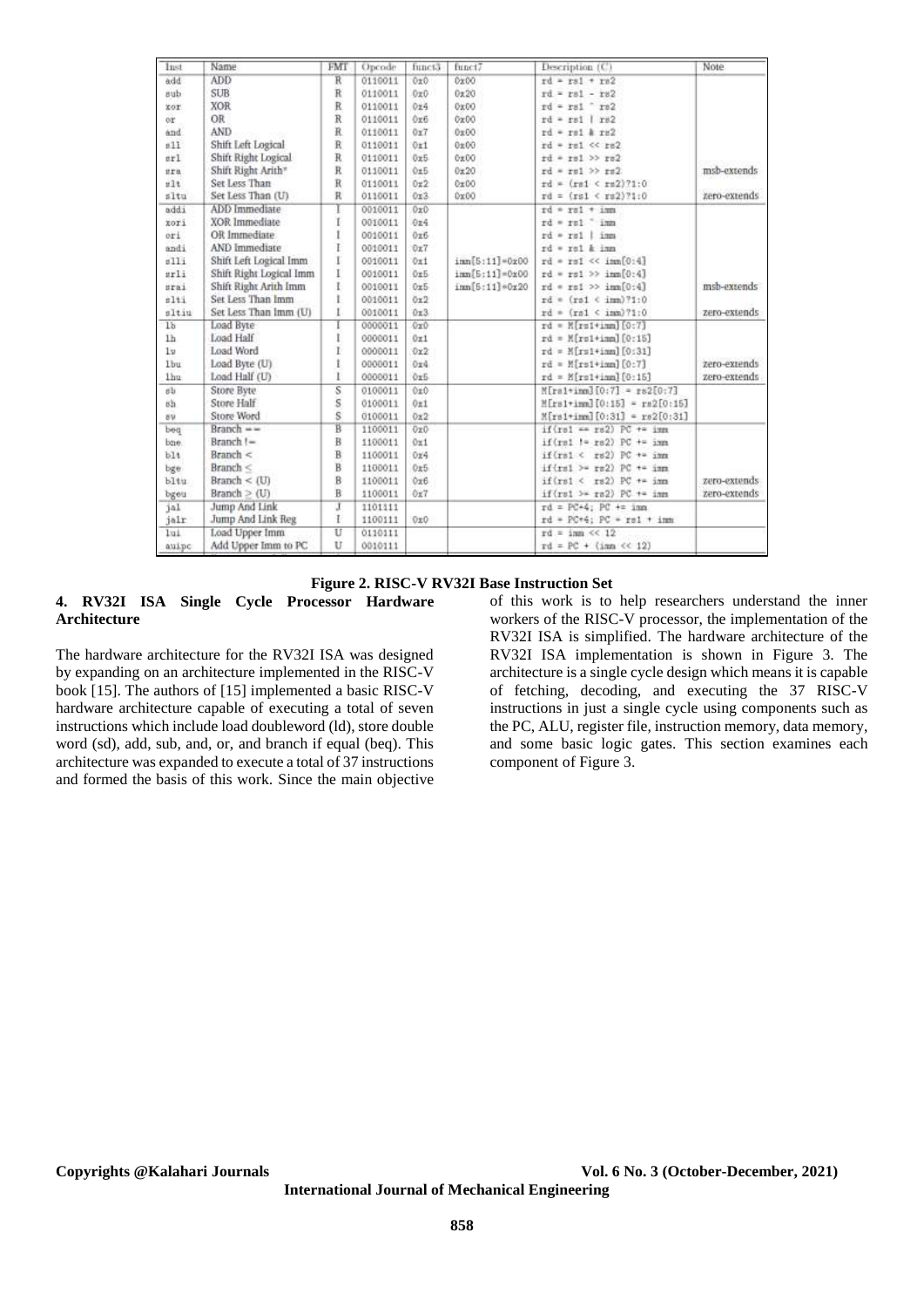

**Figure 3. The Hardware Architecture of the RV32I ISA Design**

### **4.1.** *Program Counter Register*

The PC is a special register inside the processor that stores the address of the next processor instruction. The PC register in the RV32I ISA is has a data width of 32-bit. The instruction is the machine code which is in the instruction memory. Generally, in the design of a CPU, the PC is usually increased by 4 during the normal instruction execution. The increased by a factor 4 is because most CPUs are byte addressable. For simplicity of the memory design, this work increases the PC

by a factor of 1 to fetch all 32-bit instruction in the instruction memory. When executing B-type (branch), U-type (loadupper-immediate), and J-type (jump), the PC register stores the calculated value of the jump addresses. The output of the PC register is assigned to the instruction memory, register file, or the ALU depending on the type of instruction performed. Figure 4 shows a diagram of the PC register input/output signals.



#### **4.2.** *ALU Architecture*

The ALU is responsible for performing arithmetic and logical operations. The ALU is a fundamental basic block of every processor. The ALU cannot store data on its own, it must go through a register. The built-in ALU designed in this work has three 32-bit inputs and one 32-bit output. The inputs consist of a data from the PC (JAL instruction execution) and data from the instruction memory (R-type instruction from

# **Figure 4. PC Register Input/Output Signals**

the register). A multiplexer is used to route the signals to the input of the ALU. The internal circuitry of the ALU can perform 10 operations which include AND, OR, ADD, SLL, XOR, SUB, SLT, SRL, SRA, and NOR. The output signal is assigned to the PC register, the data memory, and the Data Modification Module depending on the instruction type. Figure 5 shows the architecture of the ALU.

#### **Copyrights @Kalahari Journals Vol. 6 No. 3 (October-December, 2021)**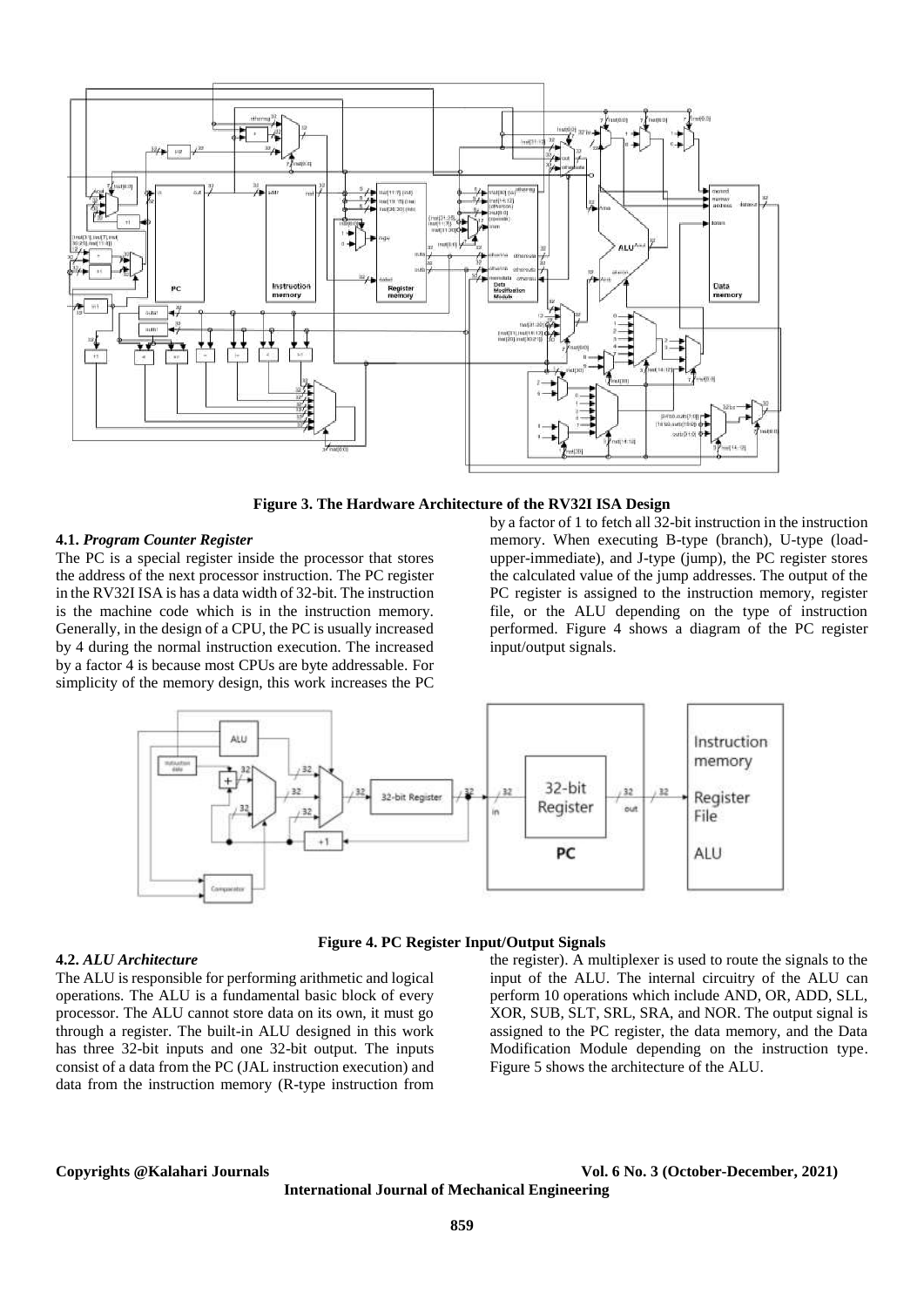

**Figure 5. ALU Architecture**

### **4.3.** *Register File Architecture*

The RV32I ISA consist of a total of 32 32-bit registers for holding data. A register is a memory device that temporarily remembers the data that the processor needs to process the instruction. The registers are few but are directly connected to the ALU which makes the computation and storage of intermediate data very fast. The register file implemented in the work consist of five inputs and two outputs. The input labeled ina, inb, and ind each of 5-bit width select the register to write to or read from depending on the instruction type.

Two multiplexors with select signals from the instruction are used to route data to selected registers. The internal architecture of the register file is made up 32x32 memory. The value of ina, inb determines the address of the 32-bit output ports outa, outb. The output signals are assigned to the Data Modification Module which in goes to the PC register depending on the type of instruction. Figure 6 shows the input/output logic of the register file implemented in this work.



**Figure 6. Register File Architecture**

**4.4.** *Data Modification Module*

The Data Modification Module is responsible for the division of data into bytes, handling of signed and unsigned numbers, and some computation of values. Data Modification Module consist of seven inputs and three outputs. The three input labeled othercon, opcode, and imm serve as control signals for activating the Data Modification Module. The signal labeled otherina and otherinb are data from the register file and the signal labeled memdata is from data memory. The

internal circuitry of the Data Modification Module consists of logic that converts 32-bit data into the signed format and logic that divides 32-bit data into 8-bit, 16-bit, and 24-bits. The output signals labeled otherouta and otheroutb are assigned to the ALU while the output signal labeled otherreg is assigned to the register file. Figure 7 shows the architecture of the Data Modification Module.

**Copyrights @Kalahari Journals Vol. 6 No. 3 (October-December, 2021)**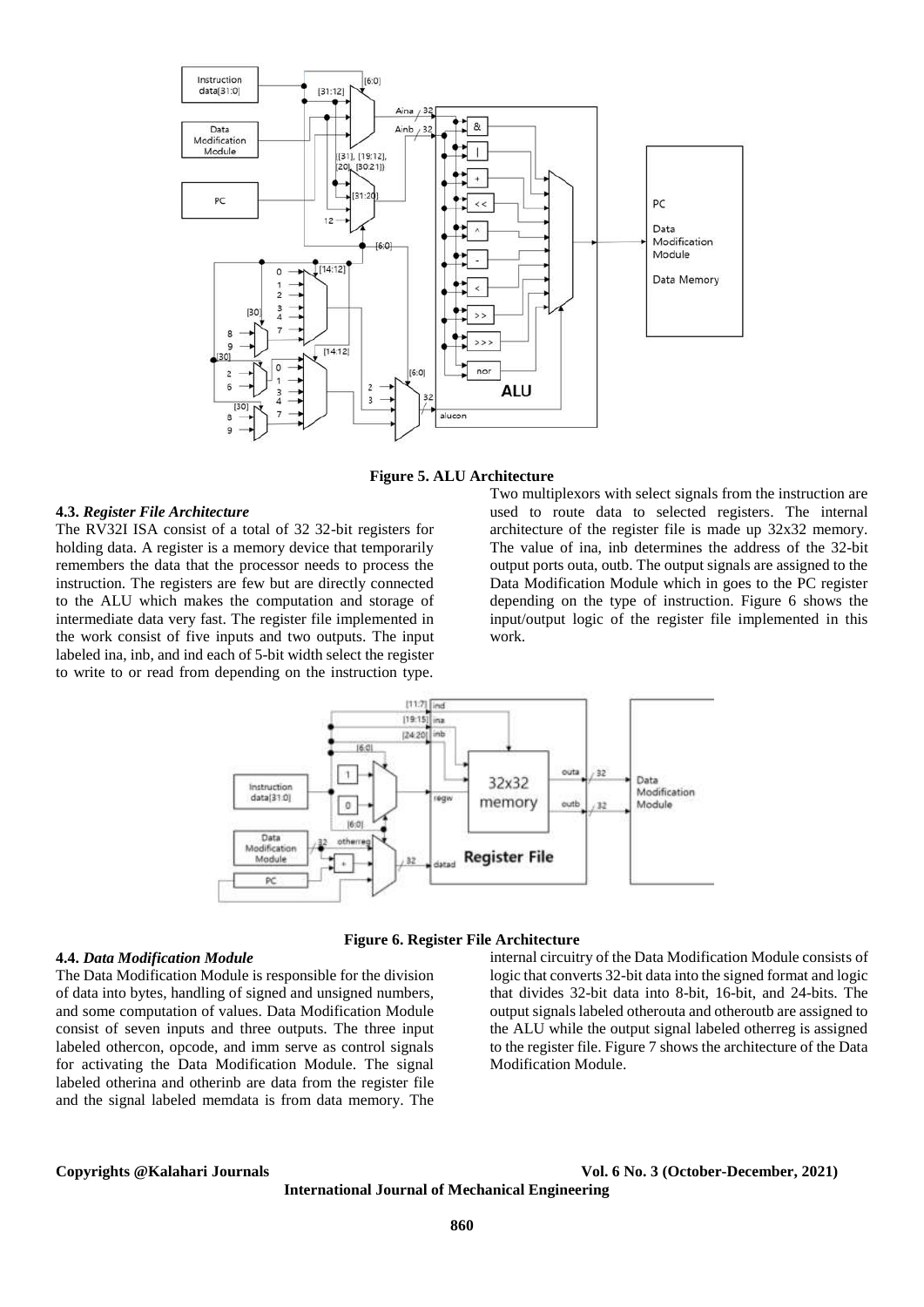

**Figure 7. Data Modification Module Architecture**

#### **4.5.** *Instruction Memory*

The instruction memory is responsible for storing 32-bit machine code (instructions). The instruction memory implemented in this work is made up of 32-bit data width with a depth of 512. This memory is read only and therefore only needs an address port to get access to a particular instruction. The PC output port provides the address of an instruction to

be read from the instruction memory. The 32-bit instruction from the output of the instruction memory is assigned to modules such as the PC, register file, ALU, data memory, and Data Modification Module. The 32-bit output serve as control signal for activating the values modules depending on the type of instruction to execute. Figure 8 illustrates the input/output signal of the instruction memory.



# **Figure 8. Instruction Memory Input/Output**

#### **4.6.** *Data Memory*

The data memory is responsible for storing data that is not instruction or machine code. This data is usually generated when the processor operational. This memory is a type of Random-Access Memory (RAM) in which data can be read

and written. RISC-V is little endian which means that when storing data in memory, the Least Significant Byte (LSB) is stored first. The data memory consists of four inputs and one output. The 32-bit output of the instruction memory is assigned to the Data Modification. Figure 9 shows the input/output signals of the data memory.



**Copyrights @Kalahari Journals Vol. 6 No. 3 (October-December, 2021) International Journal of Mechanical Engineering**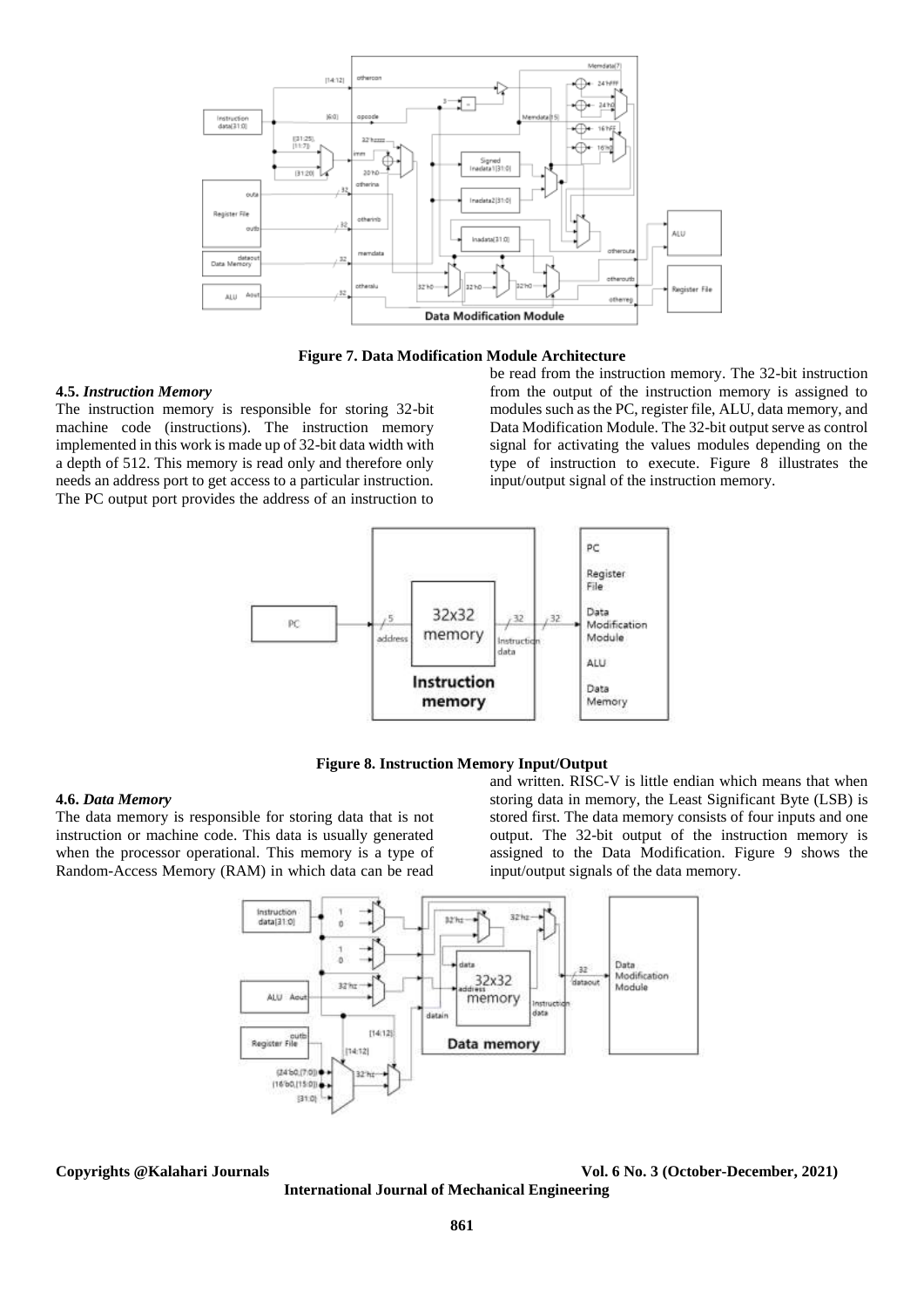### **4.7.** *General Flow of RISC-V ISA*

The typical operation of the RISC-V processor consists of five steps which include instruction fetch, decode, execute, memory access, and writeback. Figure 10 shows the flow of a typical RISC-V processor operation. In the information fetch stage, the PC output the address to the instruction memory which make available the 32-bit instruction or machine code. The decode stage group the instruction code and sent to the various modules as control signals. In the execute stage, the various modules which the ALU, register file, and Data Modification Module are used to perform the instruction. In the memory access stage, data is read or stored in the data memory depending on the type of instruction. The writeback stage stores value in the register file depending on the type of instruction.



**Figure 10. General Flow of RISC-V Instruction** 

#### **Execution**

# **5. Hardware Verification Module of RISC-V Processor**

A verification module is proposed to observe the functionality of the RISC-V RV32I processor core. This module is important because it enables observers to easily understand the RISC-V ISA by observing real internal values when an instruction is operating. To observe the internal operation of the processor core, various peripherals are used to access real-time values from components such as registers, PC registers, data memory, and instruction memory during normal operation of the processor. Figure 11 shows the various peripheral used to observe the internal operation of the RISC-V processor. The peripherals and with their functionalities are shown in Table 1.



**Figure 11. RISC-V Processor Verification Peripherals**

| Table 1: Functionalities of RISC-V Processor Verification Peripherals |                                                                                                                                                                                                           |  |  |  |  |
|-----------------------------------------------------------------------|-----------------------------------------------------------------------------------------------------------------------------------------------------------------------------------------------------------|--|--|--|--|
| Peripheral                                                            | <b>Functionality</b>                                                                                                                                                                                      |  |  |  |  |
| (a) Push Button                                                       | USER SW1 button is used to increment of the PC by 1 while USER SW2 button is used<br>to increment the address of the instruction memory.                                                                  |  |  |  |  |
| $(b)$ Text LCD                                                        | First row 2-4 displays status. First row 8-15 display user value entered. The second row<br>2-5 display the current instruction. Second row 7-14 displays the current value in the<br>instruction memory. |  |  |  |  |
| $(c)$ LEDs                                                            | Eight LEDs are used to display the current PC value.                                                                                                                                                      |  |  |  |  |
| $(d)$ 7-Segment Display                                               | The last two segments display the address of the instruction memory                                                                                                                                       |  |  |  |  |
| (e) Dot Matrix                                                        | The Dot matrix is used to display data stored in the instruction memory, data memory<br>and register file.                                                                                                |  |  |  |  |
| (f) Keypad                                                            | The del button is used to delete an entered value. The ins button is used to insert an<br>entered value. Button 1 to 9 are used for entering the machine code.                                            |  |  |  |  |
| $(g)$ Dip Switch                                                      | The first five are used to set the register and data memory address.                                                                                                                                      |  |  |  |  |

#### **5.1.** *Processor Verification on an FPGA Board*

The RV32I single cycle processor was verified on an FPGA board designed by HANBACK Electronics. The test board is equipped with Virtex-4 XC4VLX80 FPGA device. The peripherals for observing the operation of the processor include, push buttons, text LCD, LEDs, 7-segment display, dot matrix, keypad, and dip switch. Controller modules were designed for each of the peripherals. Figure 12 shows the connections of the peripheral to the FPGA device. From the figure, the Test\_module consist of the various peripheral controllers which are also connected to the processor.

**Copyrights @Kalahari Journals Vol. 6 No. 3 (October-December, 2021)**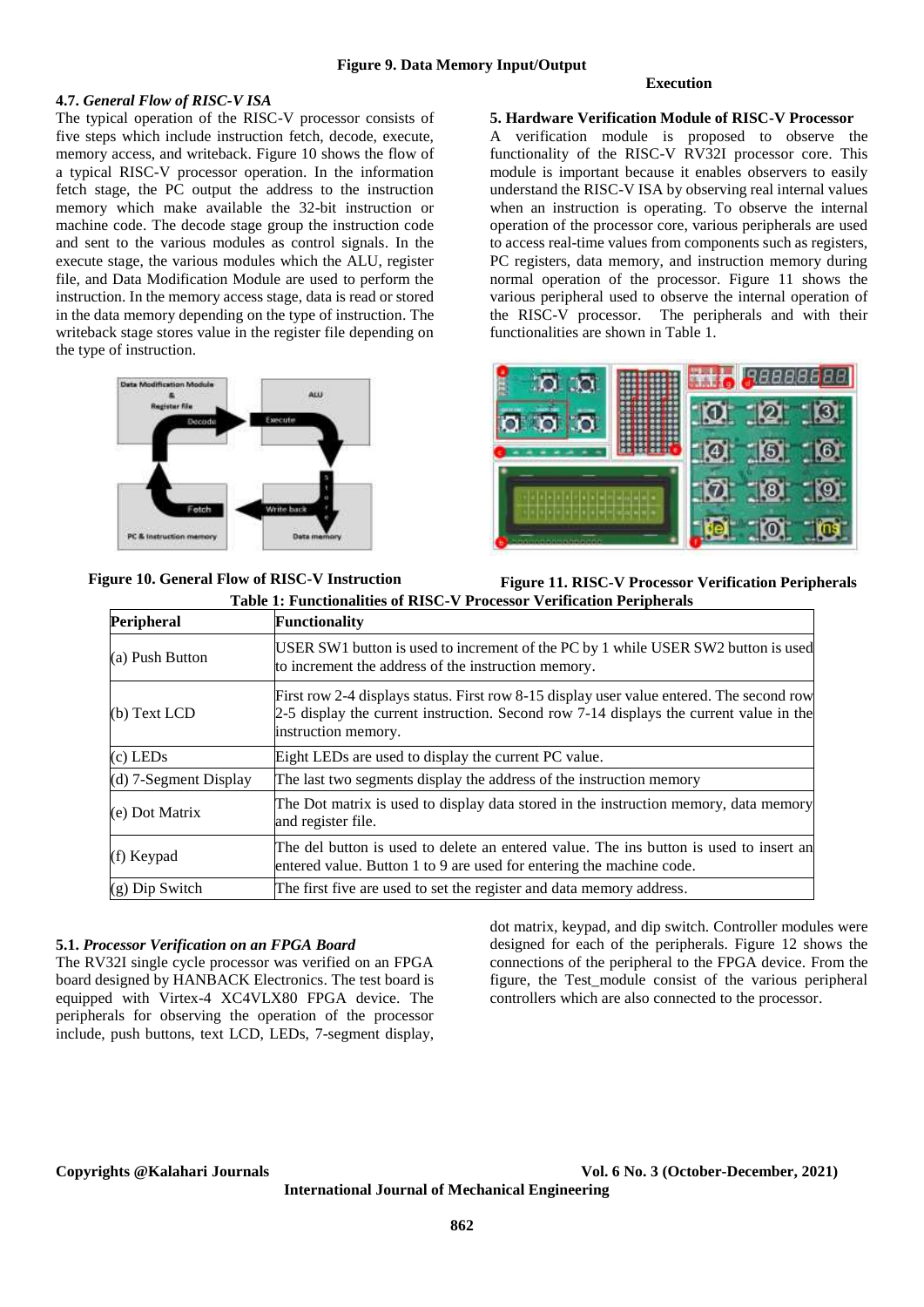

**Figure 12. Connections of Peripheral to the FPGA Device**

Figure 13 shows the flow chart for checking RISC-V processor instructions on the FPGA board. When the FPGA is powered up, all registers and memory locations are initialized to zero. The user uses the keypad to insert a instruction that starts with the Operation Code (OPCODE). The USER SW2 button is used to set the instruction address shown in seven segments before entering the instruction data. The desired number of buttons are used to insert the

instruction code. By entering all the values of the instruction code, it is stored in FPGA instruction memory at the address previously specified. The USER SW1 button is used to manually increase the value of the PC which is shown on the LED. The dip switch is used to display values from the register file, instruction memory, and data memory on the dot matrix. Figure 14 illustrates the output of ADD UPPER IMMEDIATE TO PC (AUIPC) instruction on the FPGA board.



**Figure 13. RISC-V Processor Verification Flow Chart**

**Copyrights @Kalahari Journals Vol. 6 No. 3 (October-December, 2021) International Journal of Mechanical Engineering**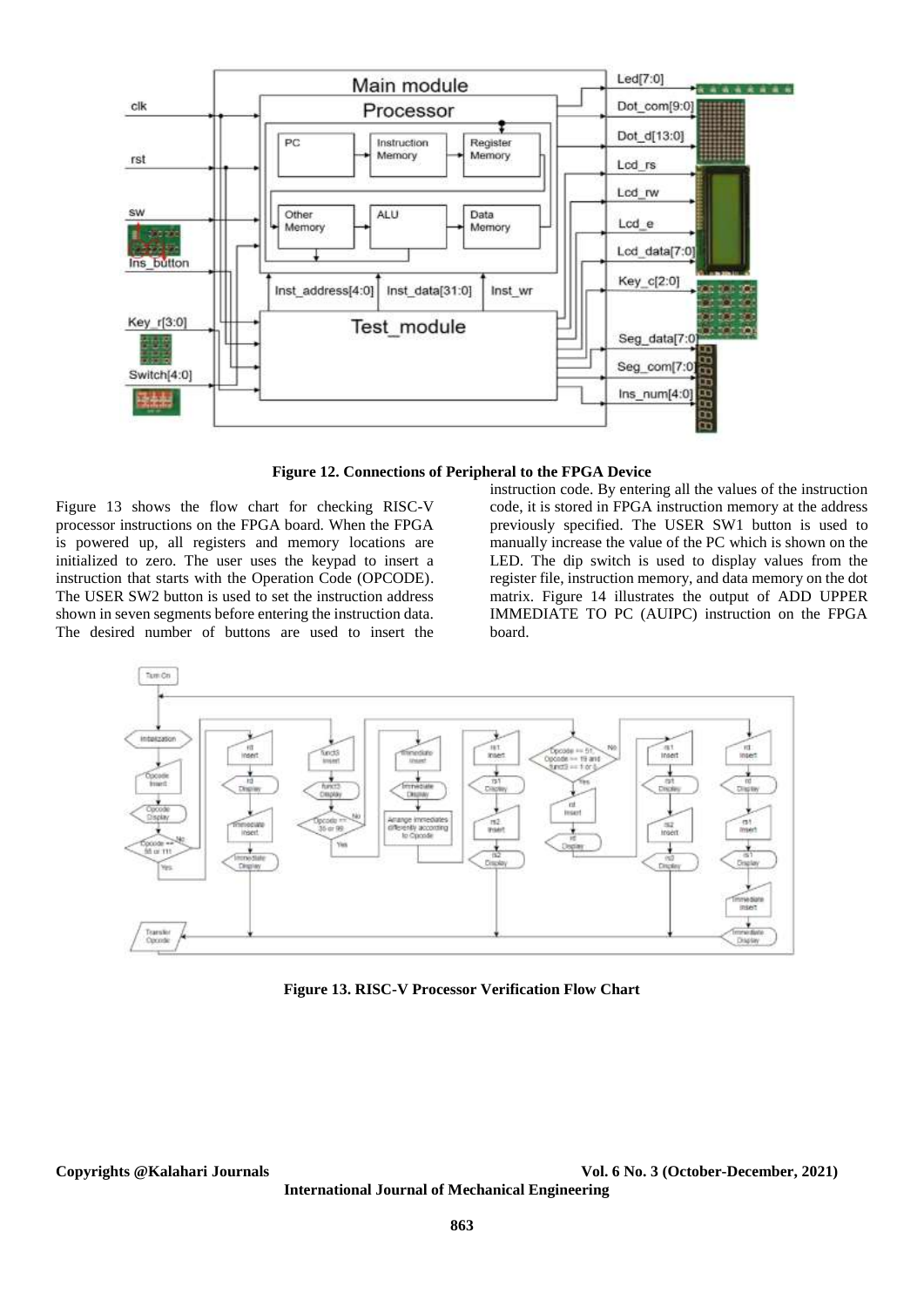

# **Figure 14. Display of AUIPC RISC-V Instruction of an FPGA Board**

# **5.2.** *Hardware Synthesis Results of RISC-V Verification Module*

The processor core together with the peripheral controllers was synthesized using Xilinx Virtex4 FPGA device which resulted in 6834 LUTs at a maximum frequency of 64 MHz as shown in Table 2. Don et al. [13] designed a RISC-V processor with Text LCD peripheral for verification. When this work is compared to that of [13], this work consumed more LUTs because of the use of several peripheral controllers for the processor internal state verification than that of reference [13] but achieved twice the frequency of reference [13].

# **Table 2: Synthesis Results and Comparison**

| Design | <b>Processor Type and Peripherals</b>                            | Area (LUTs) | <b>Frequency</b> (MHz) |
|--------|------------------------------------------------------------------|-------------|------------------------|
| $[13]$ | RV32I Processor, Text LCD                                        | 5578        |                        |
|        | This Work RV32I Processor, Text LCD, LEDs, Dip Switch, Push 6834 |             | 64                     |

# **5. Hardware Verification Module of RISC-V Processor**

This work provides an insight into the internal operation of a RISC-V RV32I processor using an FPGA device and input/output peripherals. This work can serve as teaching material for the computer architecture course that will enable students to understand the internal operation of a RISC-V processor core. In the future, a user-friendly desktop/web application will be designed to serve as an interface to the FPGA and display the internal values of the RISC-V processor core.

# **7. Reference**

1. Ryu JW, Lee JH, An Efficient Vehicle License Plate Recognition System Based on Embedded Systems, Journal of Next-generation Convergence Technology Association. 2021 Feb. 5(1) 22-27.

2. Ryu HG, Ryu KK, Kindergarten school bus notification service using IoT network, Journal of Nextgeneration Convergence Technology Association. 2019 Mar. 3(1) 21-28.

3. Daniel D. Open hardware: Initial experience with synthesizable open cores [dissertation]. [Uppsala]: Uppsala Universitet; 2019.

4. Kim WY. "The Linux 'RISC-V' singularity in the CPU world has begun to break through," [Online], Retrieved 25 January, 2021. https://zdnet.co.kr/view/?no=20201201123035.

5. Swarup B, Michael SH, Mainak B, Seetharam N. Hardware trojans attacks: Threat analysis and countermeasures, Proceedings of the IEEE. 2014 Aug; 102(8): 1229-1247.

6. Andrew W, Yunsup L, David P, Krste A. The RISC-V Instruction Set Manual, Volume I: Base User-Level ISA. Technical Report UCB/EECS-2011-62, EECS Department, University of California, Berkeley, May 2011.

7. Nari L. "SiFive to showcase RISC-V based PC in October." [Online]. Retrieved 26 February. 2021. [Online], Retrieved 26 February, 2021. http://www.thelec.net/news/articleView.html?idxno=1584.

8. Krste A, Rimas A, Jonathan B, Scott B, David B, Christopher C, Henry C, Daniel D, John H, Adam I, Sagar K, Ben K, Donggyu K, John K. The Rocket chip generator. Technical Report UCB/EECS-2016-17, EECS Department, University of California, Berkeley, Apr 2016.

9. Clifford W. "PICORV32 – A size-optimized RISC-<br>V CPU." [Online]. Retrieved 26 February. 2021. CPU," [Online], Retrieved 26 February, 2021. https://github.com/cliffordwolf/picorv32.

10. Dennis ANG, Kwangki R. Selecting a synthesizable RISC-V processor core for low-cost hardware devices, Journal of Information Processing Systems. 2019 Dec. 15(6), 1406-1421.

11. Lee JB, Simulation and synthesis of RISC-V processors, The Journal of the Institute of Internet, Broadcasting and Communication. 2019 Feb. 19(1), 239-245.

12. Hiroaki K, Akinori K. An integrated machine code monitor for a RISC-V processor on an FPGA, Artificial Life Robotics. 2020 Mar. 25, 427–433.

13. Don KD, Ayushi P, Virk SS, Sajal A, Tanuj S, Arit M, Kailash CR, Single cycle RISC-V micro architecture processor and its FPGA prototype, Proceedings of 7th International Symposium on Embedded Computing and System Design. 2017 Dec. India.

14. Bucknell University Computer Science Department. "RISC-V instruction reference (green sheet)," [Online], Retrieved 26 February, 2021. http://csci206sp2020.courses.bucknell.edu/files/2020/01/risc v-card.pdf

#### **Copyrights @Kalahari Journals Vol. 6 No. 3 (October-December, 2021)**